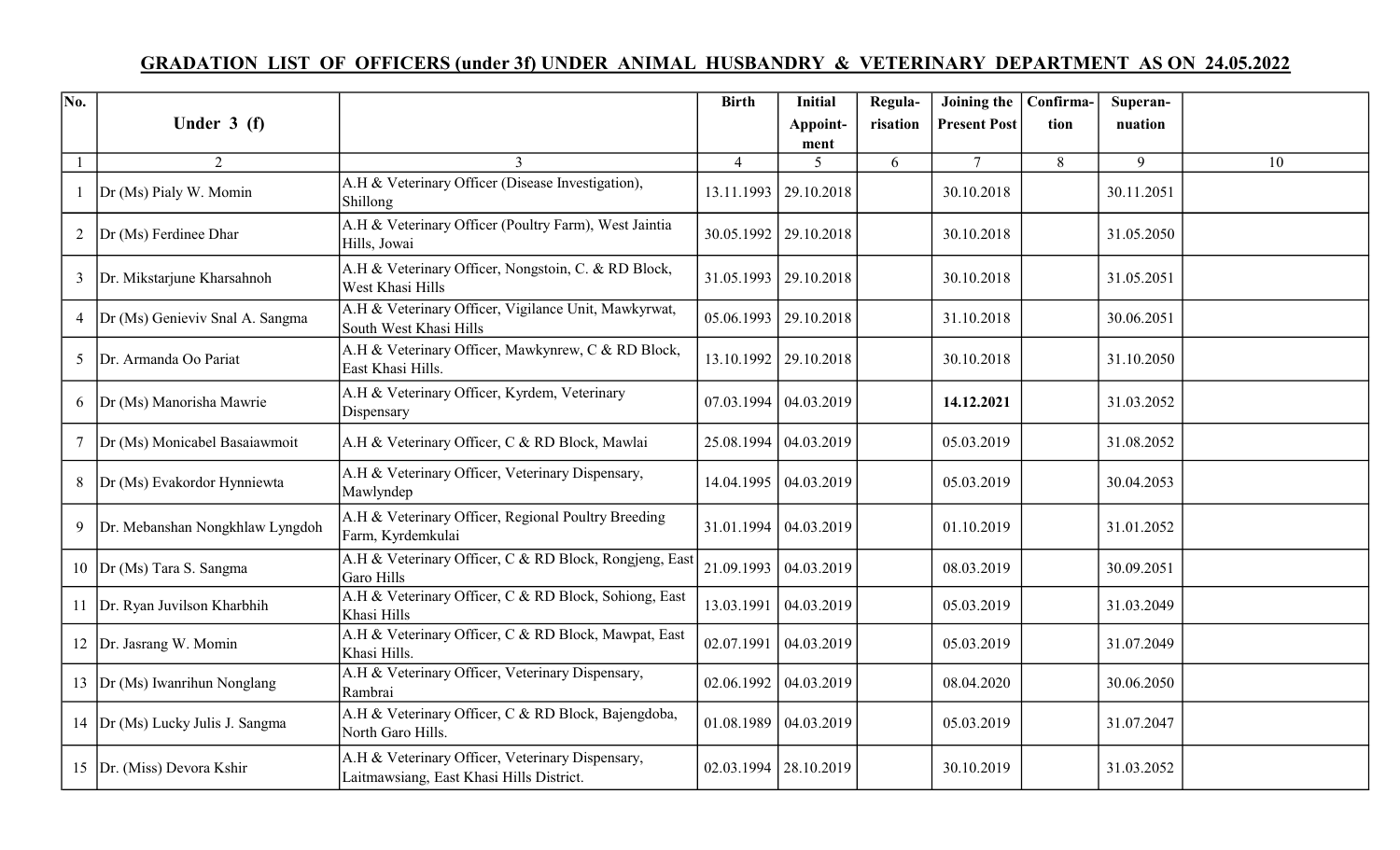| No.       |                                   |                                                                                                                               | <b>Birth</b>            | <b>Initial</b>            | Regula-  | Joining the   Confirma- |      | Superan-   |    |
|-----------|-----------------------------------|-------------------------------------------------------------------------------------------------------------------------------|-------------------------|---------------------------|----------|-------------------------|------|------------|----|
|           | Under $3(f)$                      |                                                                                                                               |                         | Appoint-                  | risation | <b>Present Post</b>     | tion | nuation    |    |
|           | $\overline{2}$                    | $\mathbf{3}$                                                                                                                  | $\overline{4}$          | ment<br>5                 | 6        | $\overline{7}$          | 8    | 9          | 10 |
|           | 16  Dr (Ms) Waimanhi Mary Tyngkan | A.H & Veterinary Officer, Mobile Veterinary Dispensary,<br>Amlarem, West Jaintia Hills District.                              |                         | 02.02.1995   28.10.2019   |          | 01.11.2019              |      | 28.02.2053 |    |
|           | 17  Dr (Ms) Ibalaiahun Kharlukhi  | A.H & Veterinary Officer, Vocational Training Centre,<br>Manai, West Khasi Hills District.                                    |                         | 14.10.1994   28.10.2019   |          | 30.10.2019              |      | 31.10.2052 |    |
|           | 18   Dr. Covertis Sten            | A.H & Veterinary Officer, Veterinary Dispensary,<br>Mawlasnai                                                                 |                         | $06.01.1995$   28.10.2019 |          | 24.03.2021              |      | 31.01.2053 |    |
|           | 19   Dr. Praveen Kumar            | A.H & Veterinary Officer, Feed Analytical Laboratory,<br>Kyrdemkulai (attached at Regional Pig Breeding Farm,<br>Kyrdemkulai) |                         | 18.11.1993   28.10.2019   |          | 30.10.2019              |      | 30.11.2051 |    |
|           | 20  Dr (Ms) Bigya Ch Marak        | A.H & Veterinary Officer, Veterinary Dispensary,<br>Nongkhlaw, West Khasi Hills District.                                     | 28.04.1995              | 28.10.2019                |          | 30.10.2019              |      | 30.04.2053 |    |
|           | 21  Dr (Ms) Chingchi N. Sangma    | A.H & Veterinary Officer, C & RD Block, Umling,<br>Ri-Bhoi District.                                                          |                         | 19.08.1993   28.10.2019   |          | 30.10.2019              |      | 31.08.2051 |    |
|           | 22 Dr (Ms) Ella Takime M. Marak   | A.H & Veterinary Officer, Veterinary Dispensary,<br>Namdong, Jaintia Hills District.                                          |                         | $07.12.1995$   28.10.2019 |          | 30.10.2019              |      | 31.12.2053 |    |
| 23        | Dr. Dameo Dimchang K. Marak       | A.H & Veterinary Officer, C & RD Block,<br>Bhoi Rymbong, Ri-Bhoi District.                                                    |                         | 16.07.1994   28.10.2019   |          | 30.10.2019              |      | 31.07.2052 |    |
|           | 24   Dr (Ms) Dayana D. Sangma     | A.H & Veterinary Officer, C & RD Block,<br>Mawthadraishan, West Khasi Hills District                                          |                         | 28.08.1994   28.10.2019   |          | 01.11.2019              |      | 31.08.2052 |    |
| $25 \mid$ | Dr (Ms) Himjyoti Hajong           | A.H & Veterinary Officer, Jirang, Veterinary Dispensary                                                                       | 23.03.1996   23.07.2021 |                           |          | 26.07.2021              |      | 31.03.2054 |    |
| 26        | Dr. Aibaniairi Fancon             | A.H & Veterinary Officer, Pancharing, Veterinary<br>Dispensary                                                                |                         | 20.10.1995   23.07.2021   |          | 27.07.2021              |      | 31.10.2053 |    |
|           | 27 Dr. Meiaishan Eliezer Lyngdoh  | A.H & Veterinary Officer, Intensive Cattle Development<br>Project, Jowai                                                      |                         | 06.07.1995   23.07.2021   |          | 02.08.2021              |      | 31.07.2053 |    |
| 28        | Dr (Ms) Lawamangphika Rapthap     | A.H & Veterinary Officer, Mobile Veterinary Dispensary,<br>Sohra                                                              |                         | 03.10.1995   23.07.2021   |          | 30.07.2021              |      | 31.10.2053 |    |
| 29        | Dr. Ramaikhel Dkhar               | A.H & Veterinary Officer, Shella, Veterinary Dispensary                                                                       |                         | 28.02.1995   23.07.2021   |          | 27.07.2021              |      | 28.02.2053 |    |
|           | 30 Dr (Ms) Beatrice R. Marak      | A.H & Veterinary Officer, Jashiar, Veterinary Dispensary                                                                      |                         | 25.05.1996   23.07.2021   |          | 27.07.2021              |      | 31.05.2054 |    |